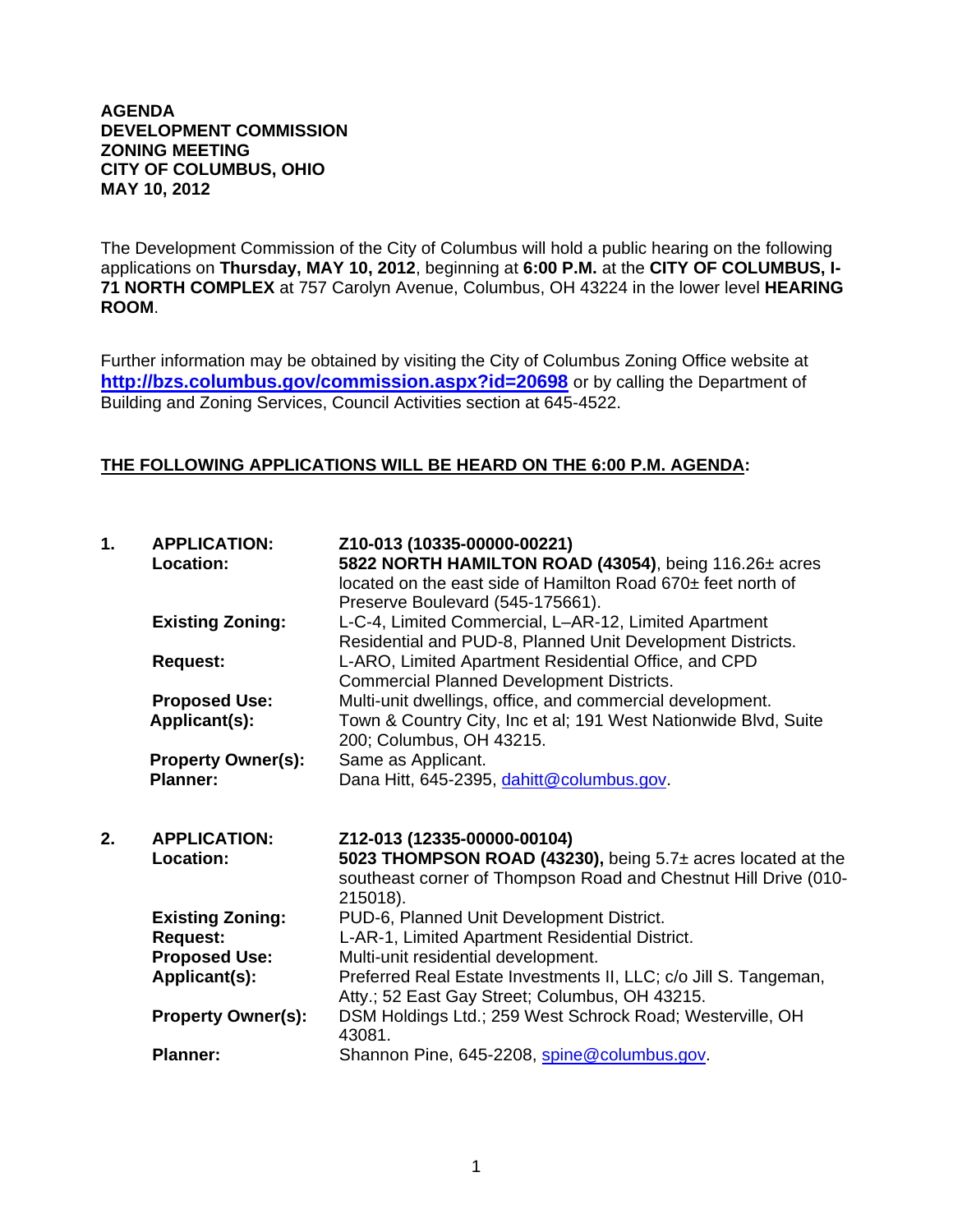| 3. | <b>APPLICATION:</b><br>Location:        | Z12-016 (ACCELA # 12335-00000-00108)<br>200 GEORGESVILLE ROAD (43228), being 116.0± acres located<br>on the east side of Georgesville Road, 430± feet south of West<br>Broad Street (570-216484; Greater Hilltop Area Commission). |
|----|-----------------------------------------|------------------------------------------------------------------------------------------------------------------------------------------------------------------------------------------------------------------------------------|
|    | <b>Existing Zoning:</b>                 | R, Rural and L-C-4, Limited Commercial Districts.                                                                                                                                                                                  |
|    | <b>Request:</b>                         | CPD, Commercial Planned Development District.                                                                                                                                                                                      |
|    | <b>Proposed Use:</b>                    | Casino, Hotel and RV Park development.                                                                                                                                                                                             |
|    | Applicant(s):                           | Central Ohio Gaming LLC; c/o Jeffrey L. Brown & Jackson B.<br>Reynolds, Attys.; Smith and Hale; 37 West Broad Street, Suite 725;                                                                                                   |
|    |                                         | Columbus, OH 43215.                                                                                                                                                                                                                |
|    | <b>Property Owner(s):</b>               | CD Gaming Ventures LLC; 825 Berkshire Blvd; Wyomissing, PA                                                                                                                                                                         |
|    |                                         | 19610.                                                                                                                                                                                                                             |
|    | <b>Planner:</b>                         | Dana Hitt, 645-2395, dahitt@columbus.gov.                                                                                                                                                                                          |
| 4. | <b>APPLICATION:</b>                     | Z12-009 (12335-00000-00038)                                                                                                                                                                                                        |
|    | Location:                               | 1158 WEST THIRD AVENUE (43212), being 0.82± acres located                                                                                                                                                                          |
|    |                                         | on the northwest corner of West Third and Eastview Avenues (010-                                                                                                                                                                   |
|    | <b>Existing Zoning:</b>                 | 056643; 5 <sup>th</sup> by Northwest Area Commission).<br>M-2, Manufacturing District.                                                                                                                                             |
|    | <b>Request:</b>                         | CPD, Commercial Planned Development District.                                                                                                                                                                                      |
|    | <b>Proposed Use:</b>                    | Mixed-commercial development.                                                                                                                                                                                                      |
|    | Applicant(s):                           | Robert E. Caudy; 3377 Cemetery Road; Hilliard, OH 43026.                                                                                                                                                                           |
|    | <b>Property Owner(s):</b>               | R&KC Adventures LLC; P.O. Box 12505; Columbus, OH 43212.                                                                                                                                                                           |
|    | <b>Planner:</b>                         | Shannon Pine, 645-2208, spine@columbus.gov.                                                                                                                                                                                        |
|    |                                         |                                                                                                                                                                                                                                    |
| 5. | <b>APPLICATION:</b>                     | Z12-022 (12335-00000-00170)                                                                                                                                                                                                        |
|    | Location:                               | 1419 CHESAPEAKE AVENUE (43212), being 0.77± acres located                                                                                                                                                                          |
|    |                                         | on the north side of Chesapeake Avenue, 940± feet east of North                                                                                                                                                                    |
|    |                                         | Star Road (130-002455; 5 <sup>th</sup> by Northwest Area Commission).                                                                                                                                                              |
|    | <b>Existing Zoning:</b>                 | R, Rural District (Annexation pending).                                                                                                                                                                                            |
|    | <b>Request:</b><br><b>Proposed Use:</b> | AR-1, Apartment Residential District.<br>Twenty-four-unit residential development.                                                                                                                                                 |
|    | Applicant(s):                           | Metropolitan Holdings LLC; c/o Jeffrey L. Brown, Atty.; Smith &                                                                                                                                                                    |
|    |                                         | Hale, LLC; 37 West Broad Street, Suite 725, Columbus, OH 43215.                                                                                                                                                                    |
|    | <b>Property Owner(s):</b>               | Linda Guy P. Williams Jr., et al; 1387 Chambers Road; Columbus,                                                                                                                                                                    |
|    |                                         | OH 43212.                                                                                                                                                                                                                          |
|    | <b>Planner:</b>                         | Shannon Pine; 645-2208; spine@columbus.gov.                                                                                                                                                                                        |
| 6. | <b>APPLICATION:</b>                     | Z12-015 (ACCELA # 12335-00000-00107)                                                                                                                                                                                               |
|    | Location:                               | 2435 BILLINGSLEY ROAD (43235), being 3.04± acres located on                                                                                                                                                                        |
|    |                                         | the south side of Billingsley Road, 5± feet east of Dunsworth Drive.                                                                                                                                                               |
|    | <b>Existing Zoning:</b>                 | (590-225214).<br>L-C-4, Limited Commercial District                                                                                                                                                                                |
|    | <b>Request:</b>                         | CPD, Commercial Planned Development District.                                                                                                                                                                                      |
|    | <b>Proposed Use:</b>                    | Modifying the CPD Text to allow the sale of used automobiles.                                                                                                                                                                      |
|    | Applicant(s):                           | David A. Brown, Esq; 5100 Parkcenter Avenue, Suite 100; Dublin,                                                                                                                                                                    |
|    |                                         | Ohio 43017.                                                                                                                                                                                                                        |
|    | <b>Property Owner(s):</b>               | Tire America Inc; 823 Donald Ross Road; Juno Beach, Florida,<br>33408.                                                                                                                                                             |